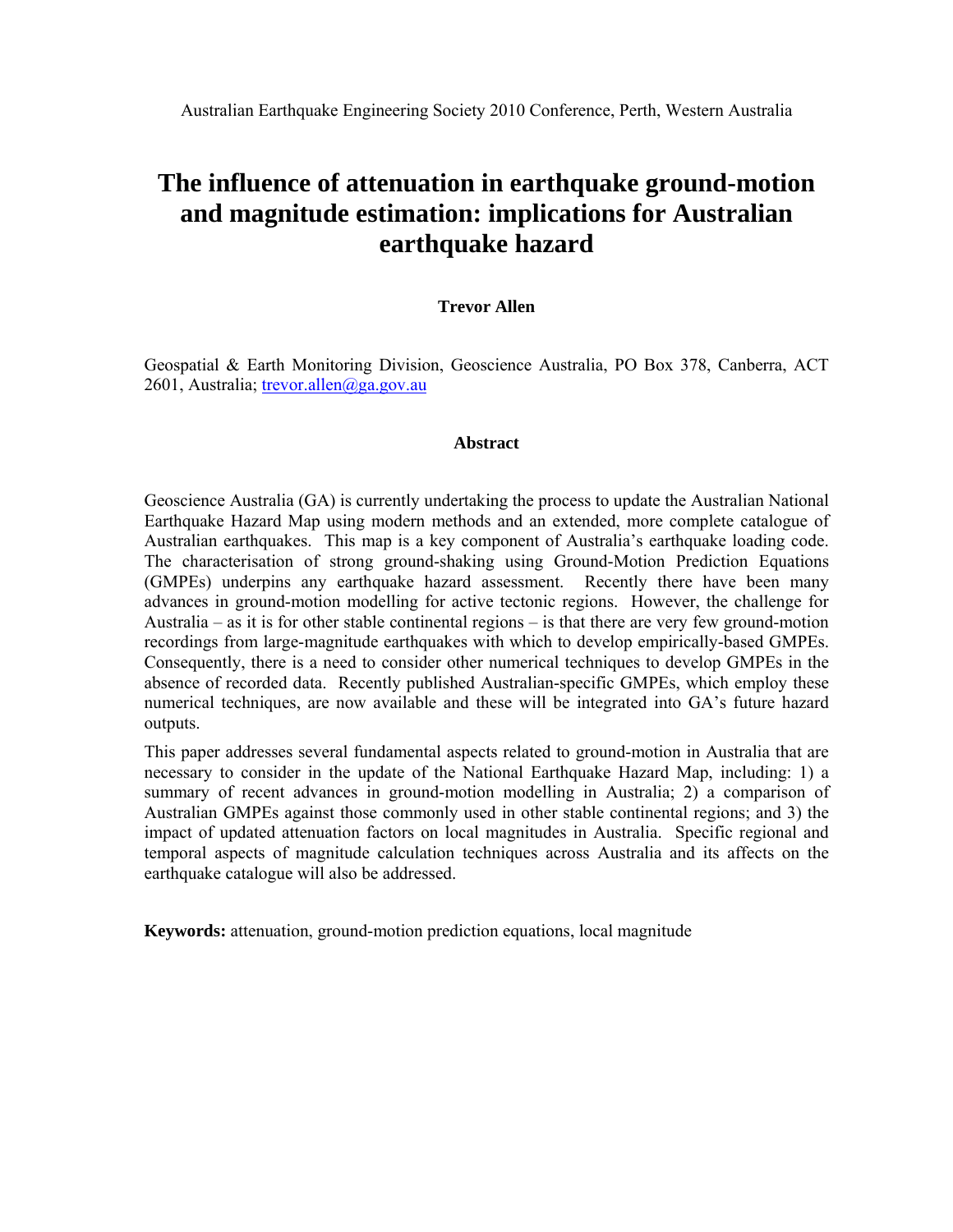### **INTRODUCTION**

One of the key challenges in assessing earthquake hazard in Australia is in understanding the attenuation of ground-motion through the continental crust. Many earthquake scientists understand the importance of being able to calculate the attenuation of seismic energy at different periods for earthquake hazard assessments using ground-motion prediction equations (GMPEs). Selection of appropriate GMPEs is often considered one of the largest contributors to uncertainty in seismic hazard analyses (F. Scherbaum, pers comm., 2008). However, in contemporary earthquake hazard assessments, the role that attenuation plays for calculating earthquake magnitudes is often forgotten. A catalogue of earthquakes, where the local magnitudes were calculated by an inappropriate equation, is likely to have an equally important impact on hazard as the uncertainties associated with selecting GMPEs. Poor estimates of earthquake magnitude can significantly affect regional earthquake recurrence estimates used to assign the probability of a given sized earthquake occurring in the future. Furthermore, not knowing the correct magnitude creates a high level of uncertainty when tying recorded groundmotions to a given sized earthquake for empirically-derived GMPEs.

The number of seismic recording stations in the Australian continent is still quite sparse relative to other regions of the world, and our low level of seismicity means that it is difficult to obtain multiple quality ground-motion records from a single event. However, the number of records we can use to evaluate seismic attenuation throughout the continent has been steadily increasing and in some regions, we are able to develop a more accurate understanding of the way seismic energy attenuates as it propagates through the crust, based on recorded data. Furthermore, in some regions we now possess abundant ground-motion records from which to study attenuation, and I will use some of these data to evaluate existing studies on seismic attenuation in Australia for both ground-motion prediction and magnitude determination.

### **PREVIOUS WORK**

The first equations that were used to calculate earthquake ground-motion for Australian earthquakes were those produced by Gaull *et al.* (1990) for the development of the 1990 Australian Seismic Hazard Map. These relations, developed for multiple regions, were based on the determination of mean radii from isoseismal maps from Australian earthquakes, where macroseismic intensities are converted to peak ground acceleration (PGA) and peak ground velocity (PGV). Though simple, these relations were effective for evaluating potential groundshaking levels for different magnitude and distance ranges.

Subsequent to the Gaull *et al.* (1990) study there has been a variety of work undertaken to obtain a better understanding of ground-motion attenuation in Australia. Wilkie and Gibson (1995) used high sample-rate data from Gippsland to determine the anelastic attenuation parameter, or quality factor, *Q* for Victoria. Subsequent estimates of *Q* have been determined for southeastern Australia (SEA) by Allen (2004) and Allen *et al*. (2007). The values of *Q* from these respective studies are underpinned by different geometrical spreading models *G*(*R*), and thus are not directly comparable. Owing to the sparse datasets from elsewhere in the country, only limited work has been undertaken to determine anelastic attenuation parameters in other regions of the country. For example Allen *et al*. (2006) calculated these parameters from data collected from the 2001-2002 Burakin, Western Australia (WA) earthquake sequence (Leonard, 2002).

Allen *et al*. (2007) also introduced a piecewise tri-linear *G*(*R*) model for SEA which suggests higher attenuation in the near-source range than previously considered, in addition to a zone of little-to-no attenuation resulting from critical Moho reflections between approximately 90- 150 km from the earthquake source. The observation of critical Moho reflections is similar with observations in eastern North America (Burger *et al.*, 1987; Atkinson, 2004). The Allen *et al*.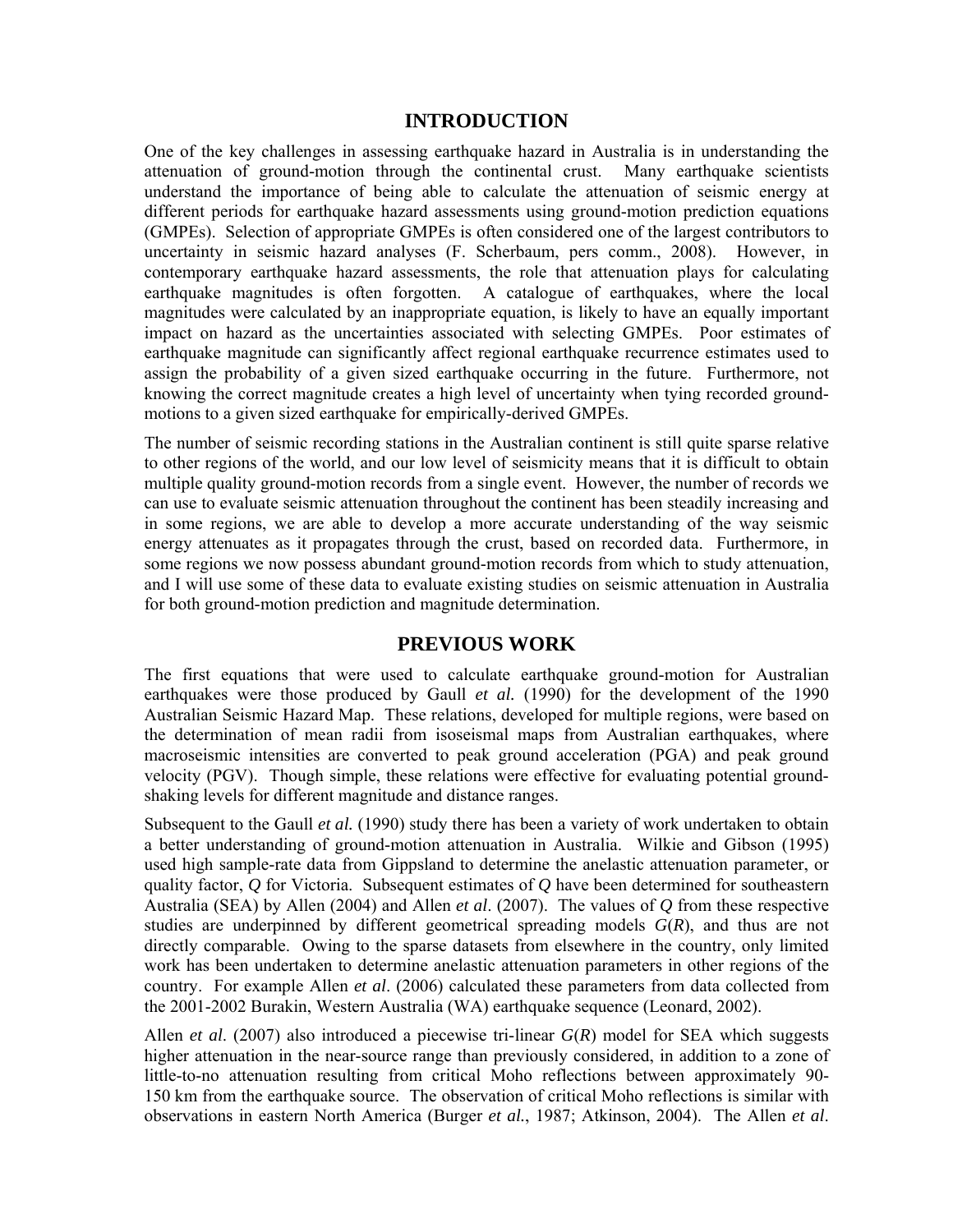(2007) paper develops an empirical Fourier spectral model for the southeastern Australian dataset (moment magnitude  $M_W$  1.9-4.7). However, this model is limited to the magnitude range of the dataset. A comparison of Australian and eastern North American Fourier spectral amplitude data over comparable magnitude and distance ranges has also been undertaken by Allen and Atkinson (2007). They observed that the attenuation of Fourier spectral amplitudes was generally similar between the two stable continental regions for distances less than about 70 km. Beyond this distance range, SEA ground-motion attenuates at a faster rate than those from eastern North America.

As previously mentioned, there are very few ground-motion recordings from large-magnitude earthquakes with which to develop empirically-based GMPEs. Consequently, there is a need to consider other numerical techniques to develop GMPEs in the absence of recorded data. Parameters such as those described above are fundamental to the development of stochastic GMPEs in the absence of strong-motion data for large intraplate earthquakes. The development of non-intensity GMPEs for Australia has only really emerged in the last half of this decade, with a few Australian-specific models now being considered for use in the upcoming revision of the Australian National Earthquake Hazard Map (Burbidge *et al.*, 2010). Lam and others first introduced their Component Attenuation Model (CAM) about 10 years ago (Lam *et al.*, 2000). This model uses representative physical earthquake parameters and crustal properties for Australia to develop a stochastic ground-motion model. The CAM model has subsequently been updated through several studies (e.g., Lam and Wilson, 2008).

Other GMPEs that adopt properties from small-to-moderate sized magnitude events and use stochastic techniques to estimate ground-shaking for larger earthquakes have been developed in SEA (McPherson and Allen, 2006) and southwest WA (Liang *et al.*, 2008). The McPherson and Allen (2006) GMPE has not yet been finalised or peer reviewed. However, it is included herein for subsequent comparisons of GMPEs considered appropriate for eastern Australia.

Somerville *et al.* (2009) develop GMPEs for several regions across Australia using broadband simulation of accelerograms combined with regional crustal velocity models and earthquake source scaling relations. The work of Somerville *et al.* (2009) is the most comprehensive work to date in the field of attenuation modelling in Australia, and sets the benchmark for future work in this space.

## **COMPARISON OF GROUND-MOTION PREDICTION EQUATIONS**

As noted above, there now a handful of GMPEs that have been developed specifically to estimate ground-motions from Australian earthquakes. In this section we indicate several GMPEs which are under consideration for use in eastern Australia only. Figure 1 shows a comparison of 5% damped response spectra for a moment magnitude  $M_W$  6.5 earthquake at a range of rupture distances for several GMPEs: three GMPEs from eastern North America (Atkinson and Boore, 1995; Toro *et al.*, 1997; Atkinson and Boore, 2006), one from western North America (Chiou and Youngs, 2008), and two aforementioned models developed for SEA (McPherson and Allen, 2006; Somerville *et al.*, 2009). In general, the GMPEs developed for eastern Australia appear most consistent with the western North American GMPE of Chiou and Youngs (2008) rather than those from the stable continental interior of eastern North America. This observation was also noted by Somerville *et al*. (2009). The major differences between the McPherson and Allen (2006) and Somerville *et al*. (2009) GMPEs occur in the distance range of approximately 50-150 km, where the McPherson and Allen (2006) predicts higher rates of attenuation based on the geometrical spreading coefficients of Allen *et al*. (2007). Differences between MA06 and S09 also occur at response spectral periods greater than approximately 2 seconds.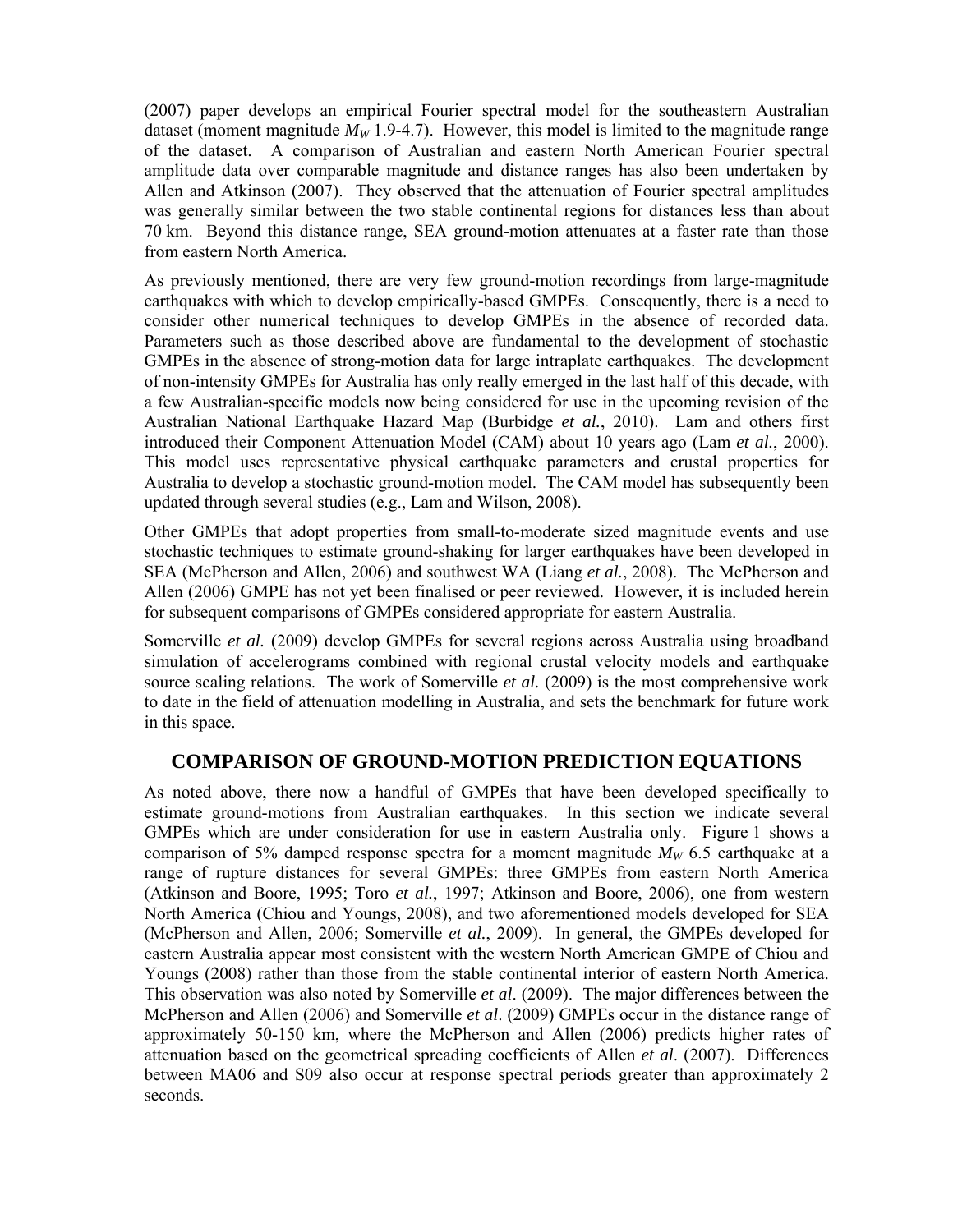

**Figure 1.** Response spectral accelerations (RSA) for several GMPEs under consideration for the revision of the National Earthquake Hazard Map: AB95 = Atkinson and Boore (1995); T97 = Toro *et al.* (1997); AB06 = Atkinson and Boore (2006); MA06 = McPherson and Allen (2006); CY08 = Chiou and Youngs, 2008; S09 = Somerville *et al*. (2009).

Next I compare a subset of those GMPEs above to recorded ground-motion data from the 6 April 2009 *MW* 4.5 Korumburra, Victoria earthquake, which was well recorded by permanent seismometers throughout Victoria (Fig. 2). As would be expected, the eastern Australian GMPEs model the observed ground-motion best overall, however, the faster attenuation rates approximated by McPherson and Allen (2006) at longer-periods appears more consistent with recorded small-magnitude data at shorter hypocentral distances. Neither the McPherson and Allen (2006) or Somerville *et al*. (2009) model appear to do particularly well at short-periods for some of the Korumburra records. This may either suggest limitations on the high-frequency parameter choices in the numerical models, or the inherent randomness (aleatory uncertatianty) in earthquake ground-motion. Note that some of these models – including Somerville *et al*. (2009) – are tested outside of the magnitude and distance threshold for which they were developed. Finally, we note that the Chiou and Youngs (2008) GMPE developed for western North America appears generally more similar to recorded data from the  $M_W$  4.5 Korumburra earthquake (up to  $R_{hyp} = 150 \text{ km}$ ) than those models developed for the intraplate eastern North America.

**Figure 2 (following page).** Comparison of several GMPEs against response spectra (black lines) recorded at several stations for the 6 March 2009  $M_W$  4.5 Korumburra, Victoria, earthquake. Solid and dashed lines indicate east-west and north-south horizontal components respectively. See Figure 1 caption for GMPE key.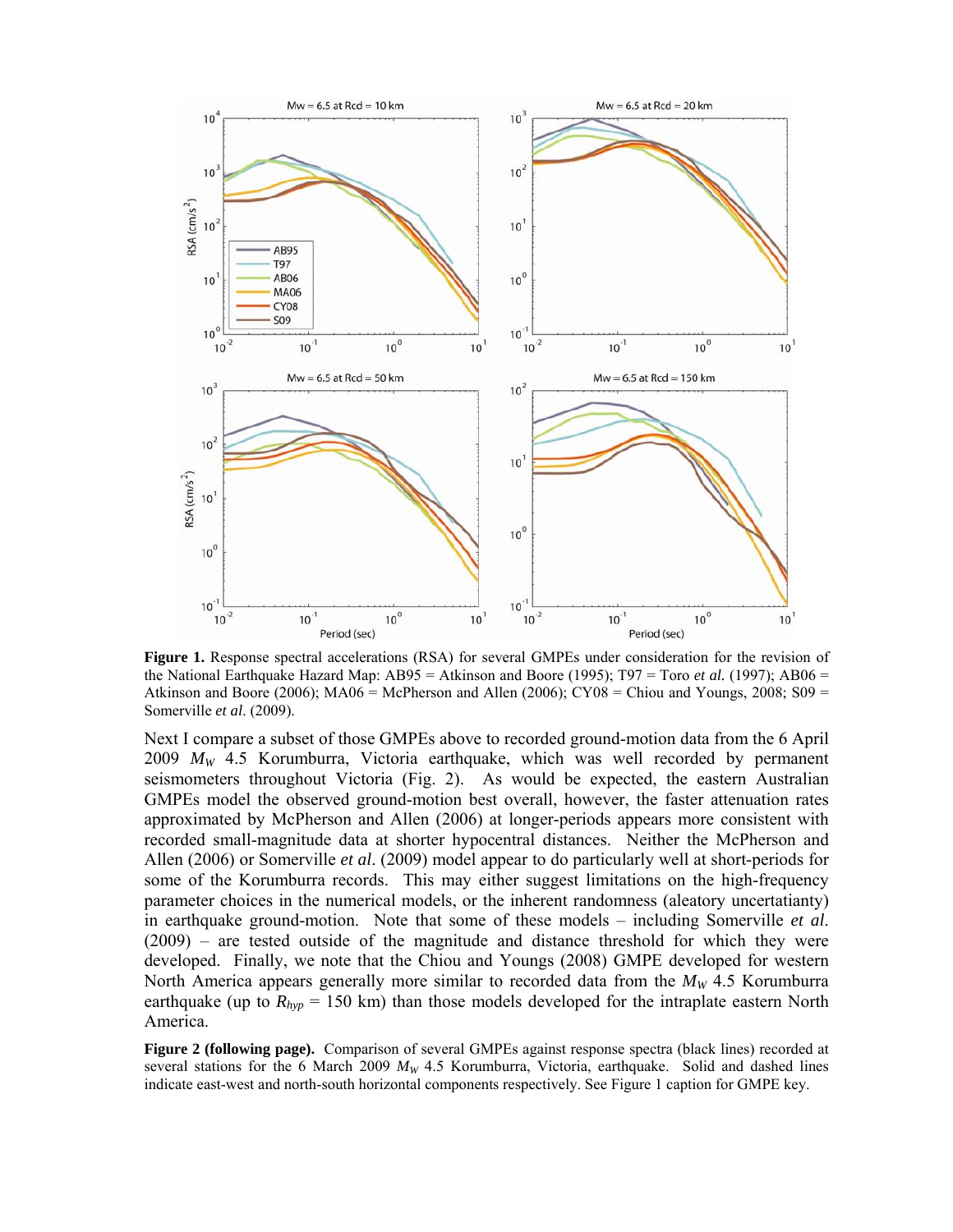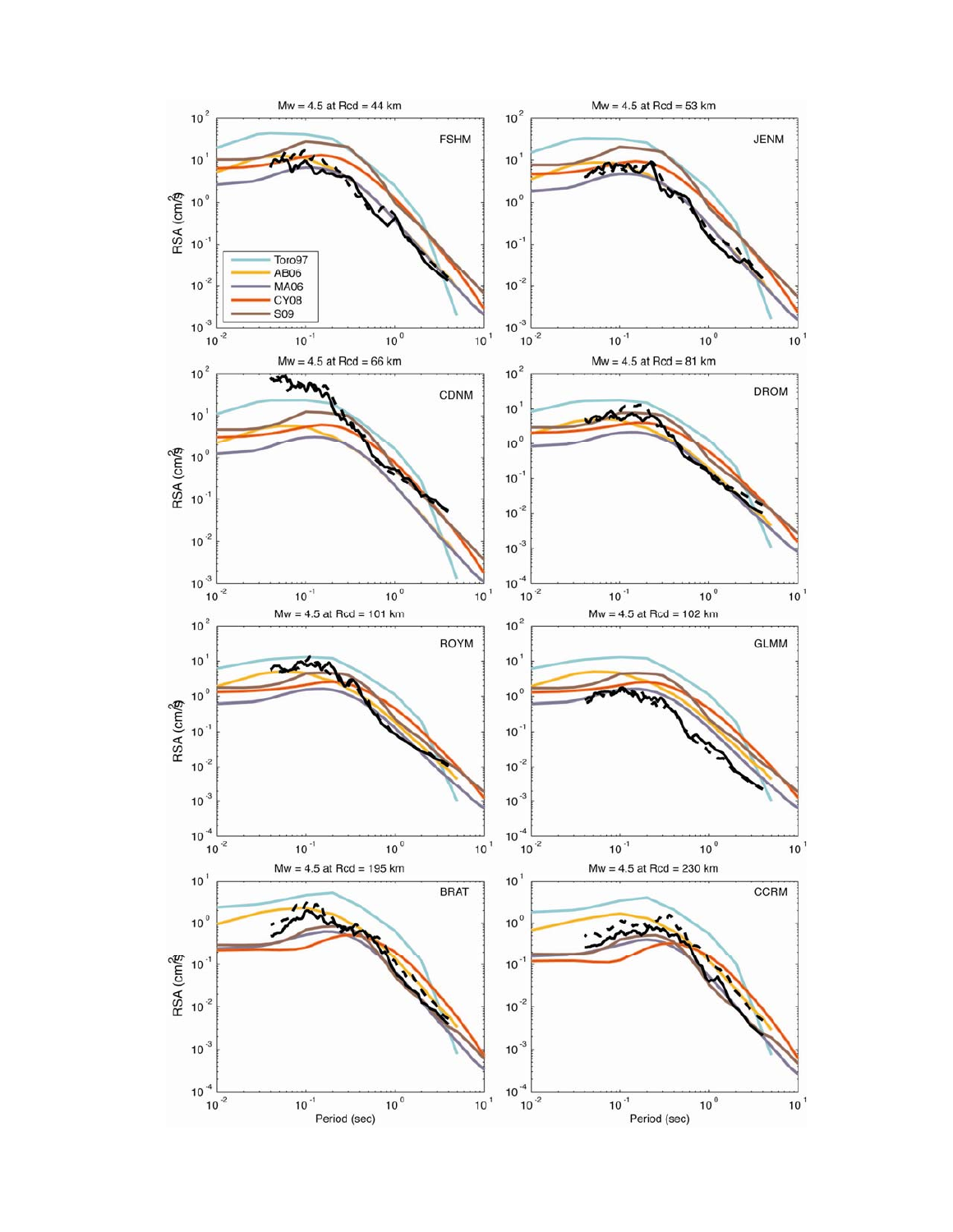### **EVALUATION OF CATALOGUE MAGNITUDES**

The calculation of Australian earthquake magnitudes has been the topic of several focused workshops and reports in the past (e.g., McGregor and Ripper, 1976), which have produced recommendations for the calculation of magnitude as our knowledge of the attenuation of the crust across Australia has evolved. The bulk of this work occurred in the mid 1980's through to the early 1990's where much progress was made in developing Australian-specific magnitude formulae which consider the attenuation properties of the Australian crust. However, since this period of activity, little additional work has been conducted to either validate or improve these models, despite enhancements to Australia's earthquake monitoring networks and our steadily growing database of Australian earthquake data. It is well-documented that prior to the development of Australian specific magnitude formulae, that the Richter (1935; 1958) local magnitude equation – originally developed for southern California – was almost exclusively used to calculate earthquake magnitudes throughout Australia (Leonard, 2008).

Recent practice in observational seismology has been to move away from local magnitudes towards the more physically-based moment magnitude,  $M_W$ . Moreover, modern GMPEs used in hazard calculations are calibrated to this measure of an earthquakes size. Consequently, earthquake catalogues that comprise magnitude estimates other than  $M_W$  must first be converted to moment magnitude before hazard calculations can be undertaken. If we do not have a good understanding of our *ML* catalogue, then this conversion will be fraught with uncertainty.

It has been shown that Australian-specific  $M<sub>L</sub>$  equations deviate markedly from the original Richter equation at larger distances (Greenhalgh and Singh, 1986; Gaull and Gregson, 1991; Michael-Leiba and Malafant, 1992). Consequently, the introduction of these Australian-specific equations would have produced very different magnitudes to Richter from station recordings at larger distances. The discontinuities in the various magnitude scales would have manifested themselves into Australian earthquake catalogues, and to the author's knowledge, little effort was undertaken reconcile historical earthquake magnitudes based on these new equations, with the original estimates calculated using Richter remaining in the primary national earthquake catalogue. If this is the case, this presents profound implications for the recurrence of moderateto-large magnitude earthquakes throughout Australia, and subsequently earthquake hazard in general. Herein, I document a procedure for reconciling Australian magnitudes calculated using disparate magnitude formulae across different regions of the country. Only magnitudes calculated prior to the development and implementation of Australian-specific formulae are examined. For simplicity, I assume a uniform cut-off in the use of Richter (1935; 1958) of 1990 for Western Australia and southeastern Australia.

In order to make an objective assessment of existing earthquake magnitudes, I obtained a dataset of 2,865 earthquakes with local magnitudes *ML* attributed to the AUST network through April 2008 from the online International Seismological Centre (ISC) catalogue (ISC, 2001) (Fig. 3).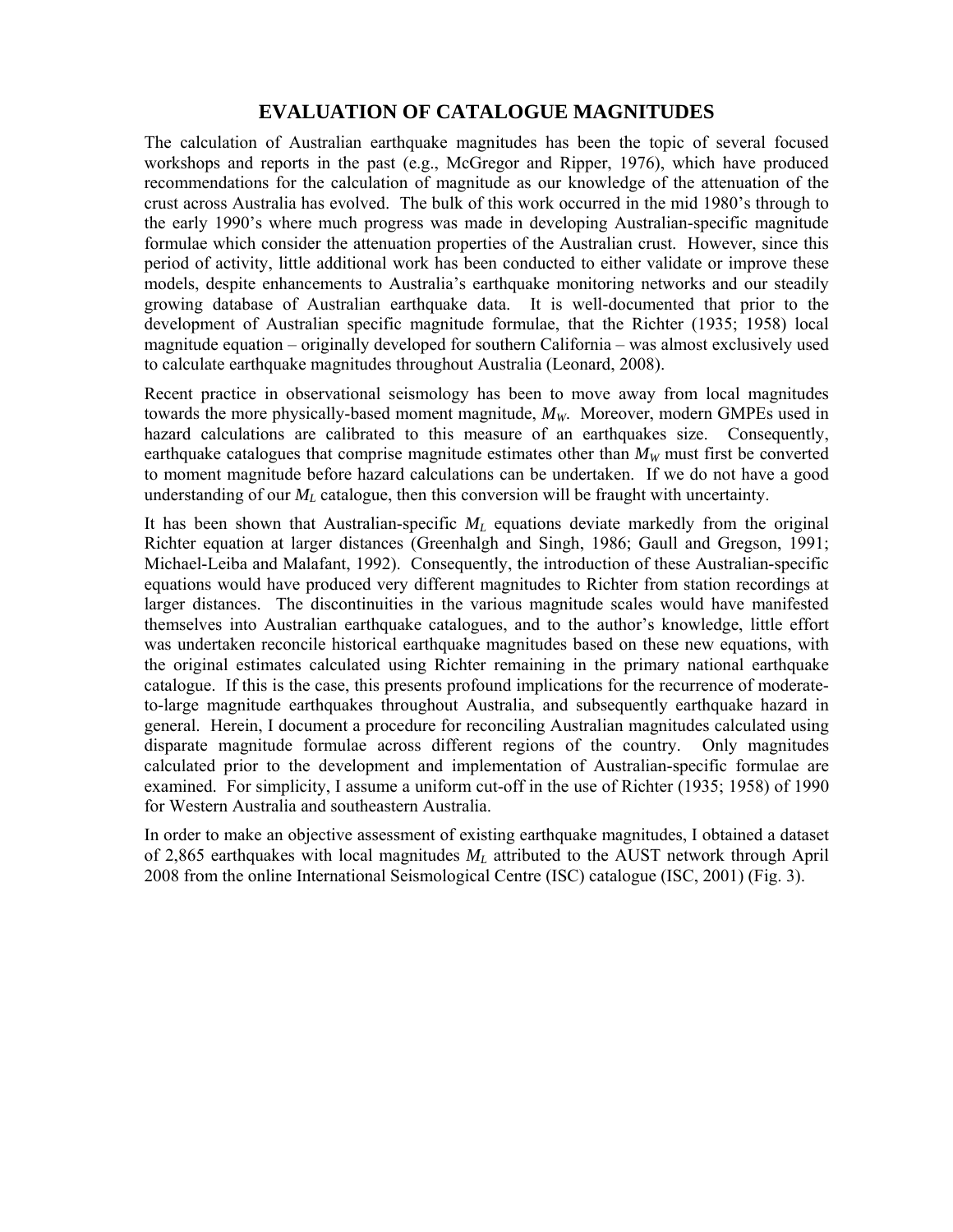

**Figure 3.** Map of earthquakes in the ISC catalogue from 1967 through 2008, which have a local magnitude *M<sub>L</sub>* estimates attributed to the AUST network. Red polygons indicate the zones considered to be appropriate for the regionally-specific local magnitude equations. The southwest seismic zone is also indicated (black polygon). Grey symbols,  $M_L < 4.0$ ; yellow symbols,  $4.0 \le M_L < 5.0$ ; orange symbols,  $5.0 \le M_L < 6.0$ ; red symbols,  $M_L \geq 6.0$ .

Ideally, this analysis would require actual amplitude and period observations at each station (or at least individual station magnitudes) in order to provide a reliable recalculation of magnitude for pre-1990 earthquakes (approximately pre-1986 for South Australia). However, these data are not explicitly available from the ISC catalogue, or easily obtained from Geoscience Australia's catalogues for the time period of interest. Consequently, some basic assumptions were made in order to re-evaluate the magnitudes. In general, it is observed that Australian-specific local magnitude formulae are approximately consistent with the original Richter formula between epicentral distances of 50 and 180 km (Fig. 4). The general procedure is thus outlined as follows:

- 1. Earthquakes are grouped into three zones indicated in Figure 3: Central and Western Australia (CWA), the Flinders and Mt Lofty Ranges (FMLR), and Eastern Australia (EA).
- 2. For each earthquake *i*, calculate the epicentral  $R_{epi}$  and hypocentral  $R_{hyp}$  distances to each recording station *j* indicated in the ISC for that event.
- 3. Identify sites used for magnitude recalculation using the preferred logic below:
	- a. Select all sites between  $50 \le R_{epi} \le 180$  km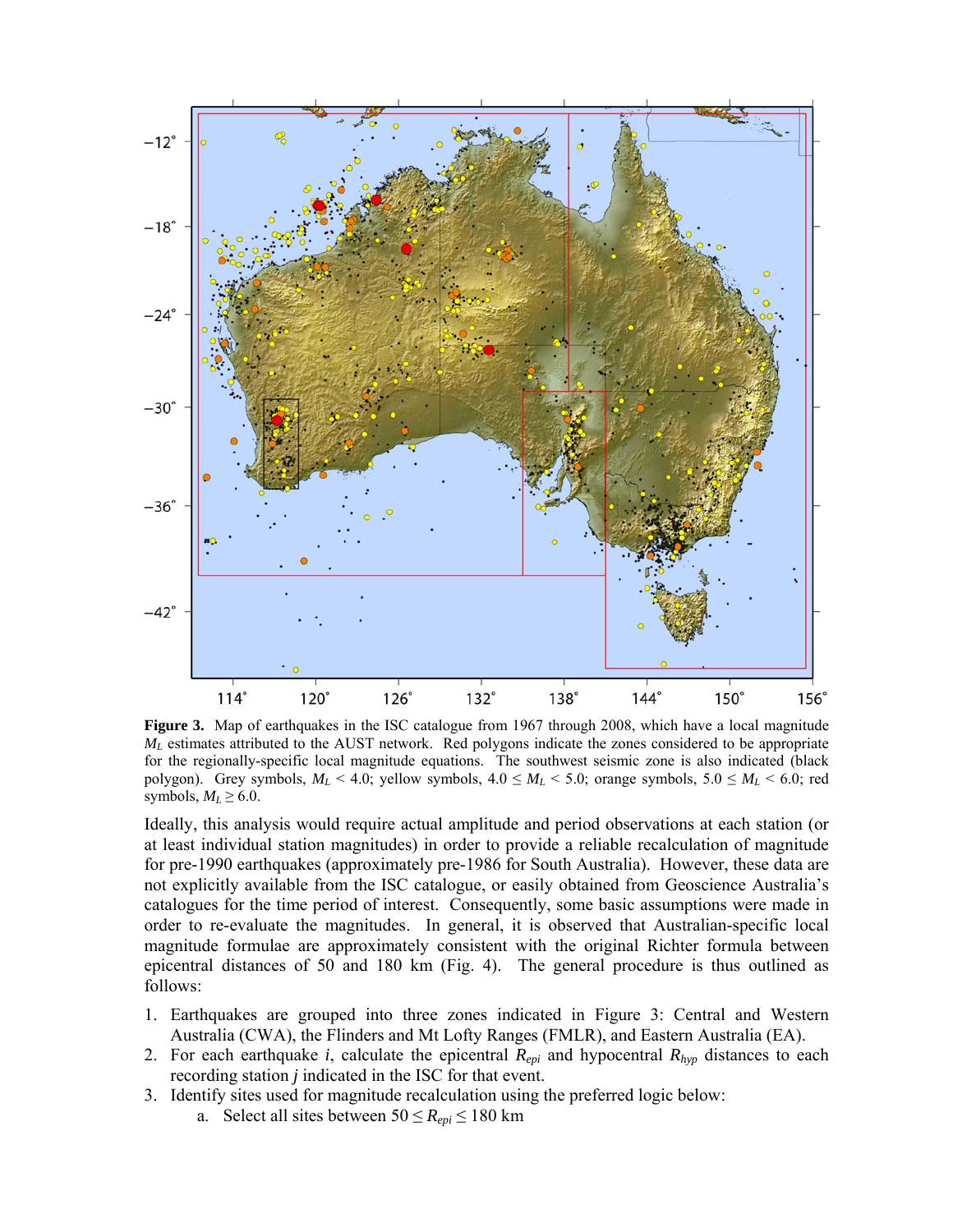b. If condition *a* cannot be satisfied, select site with minimum *Repi*

- 4. Given the AUST catalogue *ML* value, back-calculate the recorded earthquake peak displacement amplitude,  $\log A_{ij}$  assuming Richer (1958) –log  $A_0$  corrections for the selected sites above.
- 5. Substitute log *Aij* values from above into existing Australian-specific formulae to obtain revised magnitude estimates: Gaull and Gregson (1991) for CWA; and Michael-Leiba and Malafant (1992) for EA.
- 6. If more than one station is selected for event *i* in step 3, calculate mean revised magnitude.



**Figure 4.** Comparison of several Australian-specific  $-\log A_0$  curves minus the Richter (1935; 1958)  $-\log A_0$ curve: GS86 = Greenhalgh and Singh (1986); GG91 = Gaull and Gregson (1991); MLM92 = Michael-Leiba and Malafant (1992); and WGW94 = Wilkie *et al.* (1994), updated using Wilkie (1996) coefficients. Most of the Australian local magnitude –log  $A_0$  curves are similar to the Richter coefficients between  $50 \le R_{epi} \le 180$ km. It is well-acknowledged that the Richter (1958) curve underestimates attenuation (and magnitude) in southern California at distances less than *Repi* 30 km (e.g., Bakun and Joyner, 1984). This finding appears consistent with the Australian  $-\log A_0$  curves presented above.

For brevity I will only discuss results for CWA herein. Earthquakes within the CWA polygon were extracted from the ISC catalogue and local magnitudes for these events were recalculated for pre-1990 earthquakes using the above procedure assuming the Gaull and Gregson (1991) magnitude equation. Figure 5 indicates histograms of the residuals of the catalogue (AUST)  $M_L$ 's minus the revised  $M_L$ 's from the present study. When we consider all earthquakes within the CWA polygon, we observe a clear bimodal relationship of magnitude residuals, with the largest peak at zero and a secondary peak at approximately 0.75 magnitude units (Fig.5a). The largest peak indicates that magnitudes for many earthquakes do not change significantly due to the present revisions. However, the second peak suggests that a significant number of earthquakes in the ISC catalogue may have magnitudes that are too large by about 0.75 magnitude units. The reason we do not observe larger residuals is because the attenuation curves of Richter (1958) and Gaull and Gregson (1991) generally do not deviate by more than 0.75 magnitude units for distances less than 600 km (see Fig. 4).

If we only consider epicentres located within the SWSZ polygon and plot a histogram of the magnitude residuals, then we observe one clear peak, with its centre near zero (Fig.5b). The primary reason for this is that the SWSZ had continuous monitoring for much of the period considered. Consequently, most epicentres in the SWSZ were located within about 180 km from the nearest seismic recorder. As previously mentioned the Australian-specific local magnitude equations were generally similar to the original Richter (1958) equation in the distance range between  $50 \le R_{epi} \le 180$  km.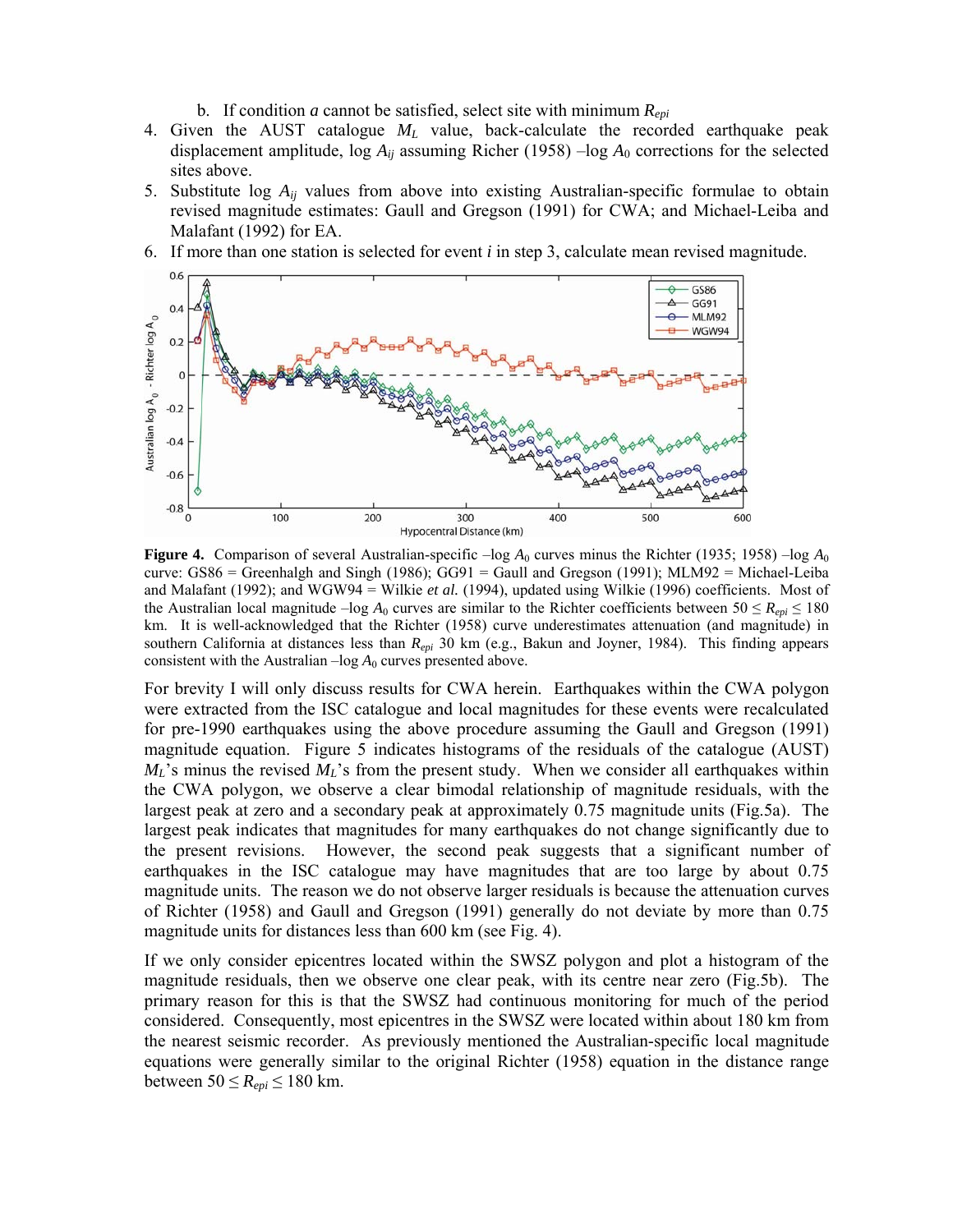

**Figure 5.** Histograms indicating residuals of AUST catalogue magnitudes minus revised magnitudes based on methodologies herein for (a) all of CWA region and (b) for the southwest seismic zone as indicated in Figure 3.

Figure 6 shows the cumulative number of earthquakes exceeding the original Richter and revised  $M<sub>L</sub>$ 's for all epicentres in the CWA zone until 1990. We generally observe that 93% of earthquakes which had Richter magnitudes of  $M_L \geq 2.5$ , also exceed this magnitude with their revised magnitudes (Fig. 6a). The primary reason for the catalogue and revised datasets being so similar is likely due to the threshold of detection and location of small local events. Because the SWSZ was well instrumented relative to the rest of CWA pre-1990's, most earthquakes of magnitudes 2.5 and greater were captured with the networks of the day. Furthermore, owing to the relative similarity of the Richter *ML* equation and Gaull and Gregson (1991) at distances less than approximately 180 km, magnitudes for these earthquakes do not change significantly. Small earthquakes outside this zone are not likely to have been recorded well enough to determine a magnitude and epicentre. It is worth noting that even in some regions of northern Australia today, we do not yet have catalogue completeness for earthquakes less than  $M<sub>L</sub>$  3.0 (Leonard, 2008).

In Figure 6b, we plot the cumulative exceedance curves for earthquakes exceeding *ML* 3.4 prior to 1990. Now we observe that there is approximately 32% less earthquakes with revised magnitudes exceeding  $M_L$  3.4. This trend holds as we progress towards larger magnitudes (Fig. 6c-d). Consequently, we can confidently state that the contribution of the secondary peak in Figure 5a is likely due to larger earthquakes  $(M_L > 3.4)$  recorded at large distances from the epicentre to the nearest recording station.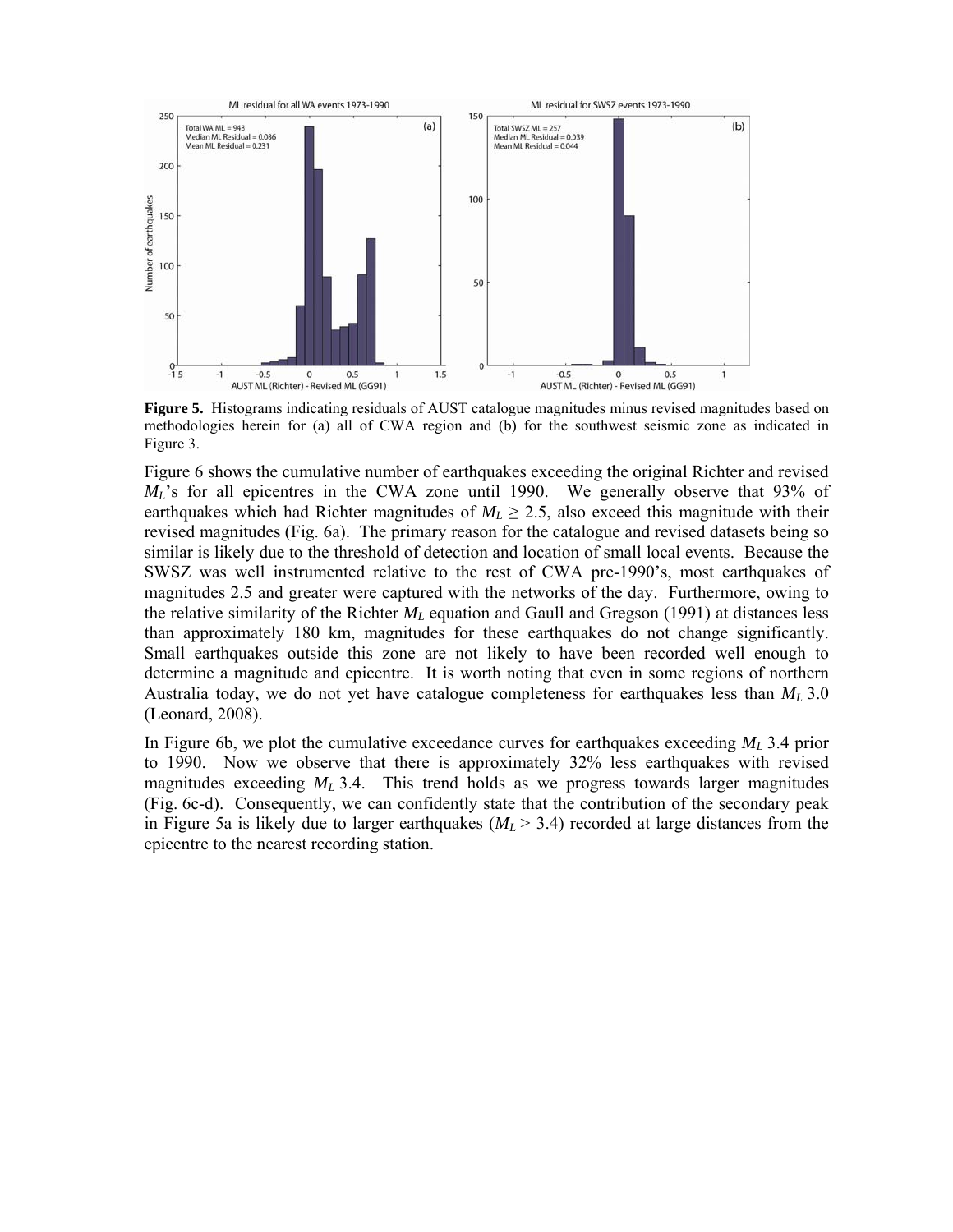

**Figure 6.** Cumulative number of earthquakes exceeding  $M<sub>L</sub>$  2.5, 3.5, 4.0 and 4.5 for original and revised magnitudes for all epicentres in the CWA zone indicated in Figure 3 until 1990.

Next I plot the same cumulative magnitude exceedance plot for earthquakes within the SWSZ only (Fig. 7). As identified in Figure 5b, differences between original catalogue magnitudes and revised magnitude for this region are relatively minor. The major discrepancies between the catalogue and revised magnitudes appear to occur around the time period of the 1979 Cadoux earthquake. This may be because large-magnitude earthquakes from this sequence forced nearby seismometers to full scale. Consequently, magnitudes from these events may have been calculated from distant stations. Other than that time-period, the magnitude estimates for the SWSZ are remarkably consistent.

### **CONCLUSIONS**

In this paper I have summarised some of the progress made in attempting to better understand ground-motion attenuation in Australia over the past decade by several researchers. I have also provided an insight into Geoscience Australia's vision for dealing with attenuation-rated issues for the revision of the Australian National Earthquake Hazard Map. However, given this progress, there are still significant advances to be made in the near future. In particular, the revision of the National Earthquake Hazard Map will provide additional opportunities to enhance our understanding on ground-motion attenuation and magnitude determination for Australian earthquakes. Other research presently being undertaken at Geoscience Australia – but not explicitly discussed here – that supports further understanding of attenuation and magnitude determination within the continent includes:

• Augmentation of recently-recorded ground-motion data to existing databases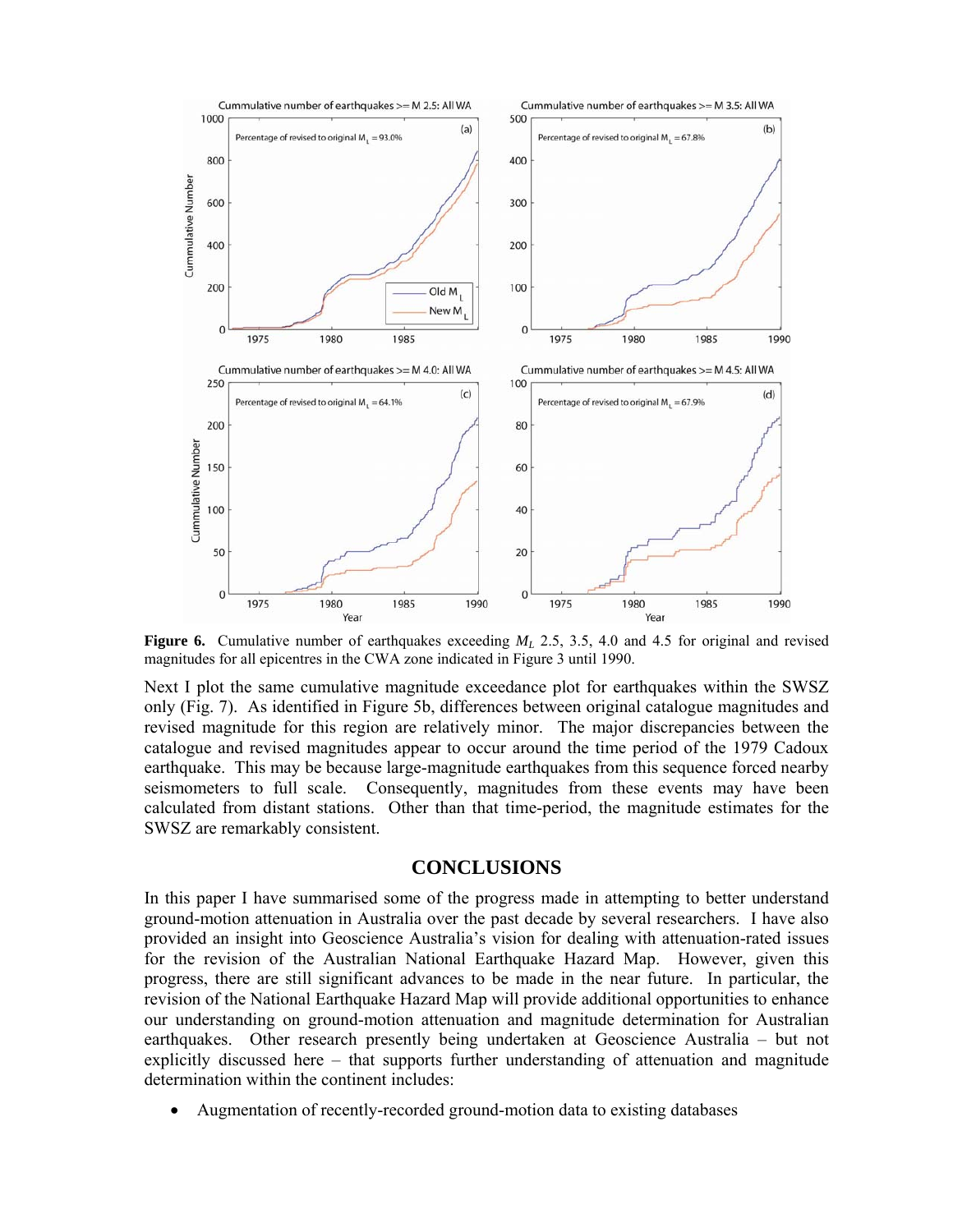- Detailed evaluation of seismic source, path and site parameters; in particular trade-offs between the stress parameter and near-surface site parameter kappa (e.g., Boore *et al.*, 1992)
- Evaluation of commonly used local magnitude equations
- Extending magnitude corrections to those earthquakes not in the ISC catalogue
- The impact of Geoscience Australia's new routine observatory practice for estimating  $M_L$ from:
	- o Use of the correct Wood-Anderson (Anderson and Wood, 1925) magnification of 2,080 rather than the incorrect magnification of 2,800 which existing magnitude equations are based upon.
	- o Difference in magnitudes between picking the peak-to-peak amplitude and period from the velocity time-histories, as opposed to the peak amplitude from the displacement time-histories convolved with the response of the Wood-Anderson seismometer response
- $M_L$  to  $M_W$  conversions



**Figure 7.** Cumulative number of earthquakes exceeding  $M<sub>L</sub>$  2.5, 3.5, 4.0 and 4.5 for original and revised magnitudes for all epicentres in the SWSZ zone indicated in Figure 3 until 1990.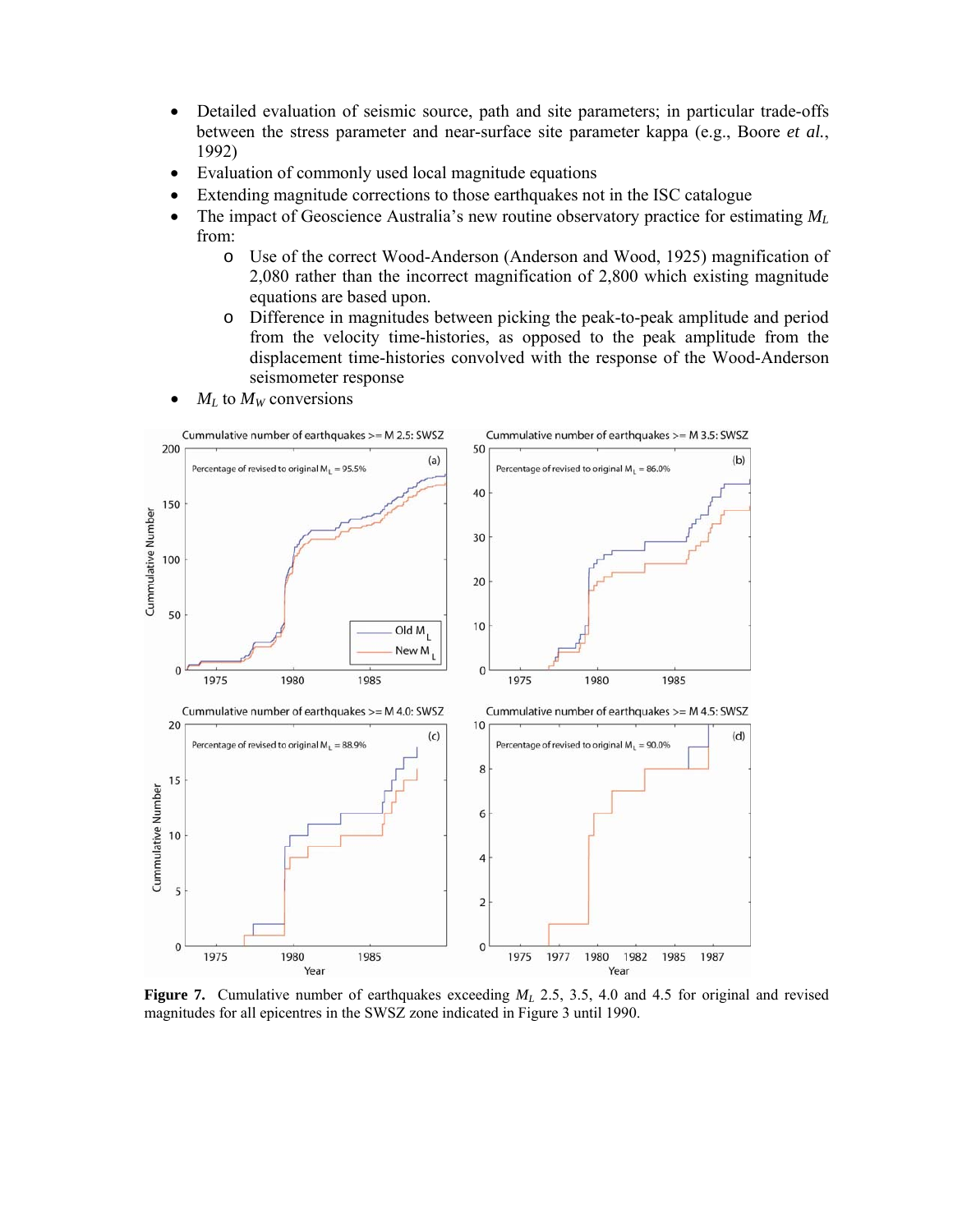#### **ACKNOWLEDGEMENTS**

Mark Leonard, Clive Collins, David Burbidge, and Phil Cummins are thanked for useful discussions and contributions to this work. Figure 3 was generated using Generic Mapping Tools (Wessel and Smith, 1991). Trevor publishes with the permission of the Chief Executive Officer of Geoscience Australia.

### **REFERENCES**

- Allen, T. I. (2004). Spectral attenuation and earthquake source parameters from recorded ground motion; Implications for earthquake hazard and the crustal stress field of southeastern Australia, Department of Geosciences. Melbourne, Monash University. **PhD,** 208.
- Allen, T. I., and G. M. Atkinson (2007). Comparison of earthquake source spectra and attenuation in eastern North America and southeastern Australia, *Bull. Seism. Soc. Am.* **97,** 1350–1354.
- Allen, T. I., P. R. Cummins, T. Dhu, and J. F. Schneider (2007). Attenuation of ground-motion spectral amplitudes in southeastern Australia, *Bull. Seism. Soc. Am.* **97,** 1279–1292.
- Allen, T. I., T. Dhu, P. R. Cummins, and J. F. Schneider (2006). Empirical attenuation of ground-motion spectral amplitudes in southwestern Western Australia, *Bull. Seism. Soc. Am.* **96,** 572–585.
- Anderson, J. A., and H. O. Wood (1925). Description and theory of the torsion seismometer, *Bull. Seism. Soc. Am.* **15,** 1-72.
- Atkinson, G. M. (2004). Empirical attenuation of ground-motion spectral amplitudes in southeastern Canada and the northeastern United States, *Bull. Seism. Soc. Am.* **94,** 1079- 1095.
- Atkinson, G. M., and D. M. Boore (1995). Ground-motion relations for eastern North America, *Bull. Seism. Soc. Am.* **85,** 17-30.
- Atkinson, G. M., and D. M. Boore (2006). Earthquake ground-motion predictions for eastern North America, *Bull. Seism. Soc. Am.* **96,** 2181-2205.
- Bakun, W. H., and W. B. Joyner (1984). The *ML* scale in central California, *Bull. Seism. Soc. Am.* **74,** 1827-1843.
- Boore, D. M., W. B. Joyner, and L. Wennerberg (1992). Fitting the stocastic  $\omega^2$  source model to observed response spectra in western North America: trade-offs between ∆<sup>σ</sup> and κ, *Bull. Seism. Soc. Am.* **82,** 1956-1963.
- Burbidge, D. R., T. Allen, C. Collins, A. McPherson, B. Drummond, M. Leonard, D. Clark, P. Cummins, R. Cuthbertson, M. Dentith, B. Gaull, G. Gibson, M. Leiba, D. Love, K. McCue, P. Somerville, J. Rynn, and J. Wilson (2010). Future directions for the National Earthquake Hazard Map for Australia, Geoscience Australia Record 2010/04. Canberra, Geoscience Australia 26.
- Burger, R. W., P. G. Somerville, J. S. Barker, R. B. Herrmann, and D. V. Helmberger (1987). Source scaling, attenuation, and predictions of strong ground motions for eastern North American earthquakes, *Bull. Seism. Soc. Am.* **77,** 420-439.
- Chiou, B. S.-J., and R. R. Youngs (2008). An NGA model for the average horizontal component of peak ground motion and response spectra, *Earthq. Spectra* **24,** 173–215.
- Gaull, B. A., and P. J. Gregson (1991). A new local magnitude scale for Western Australian earthquakes, *Aust. J. Earth. Sci.* **38,** 251-260.